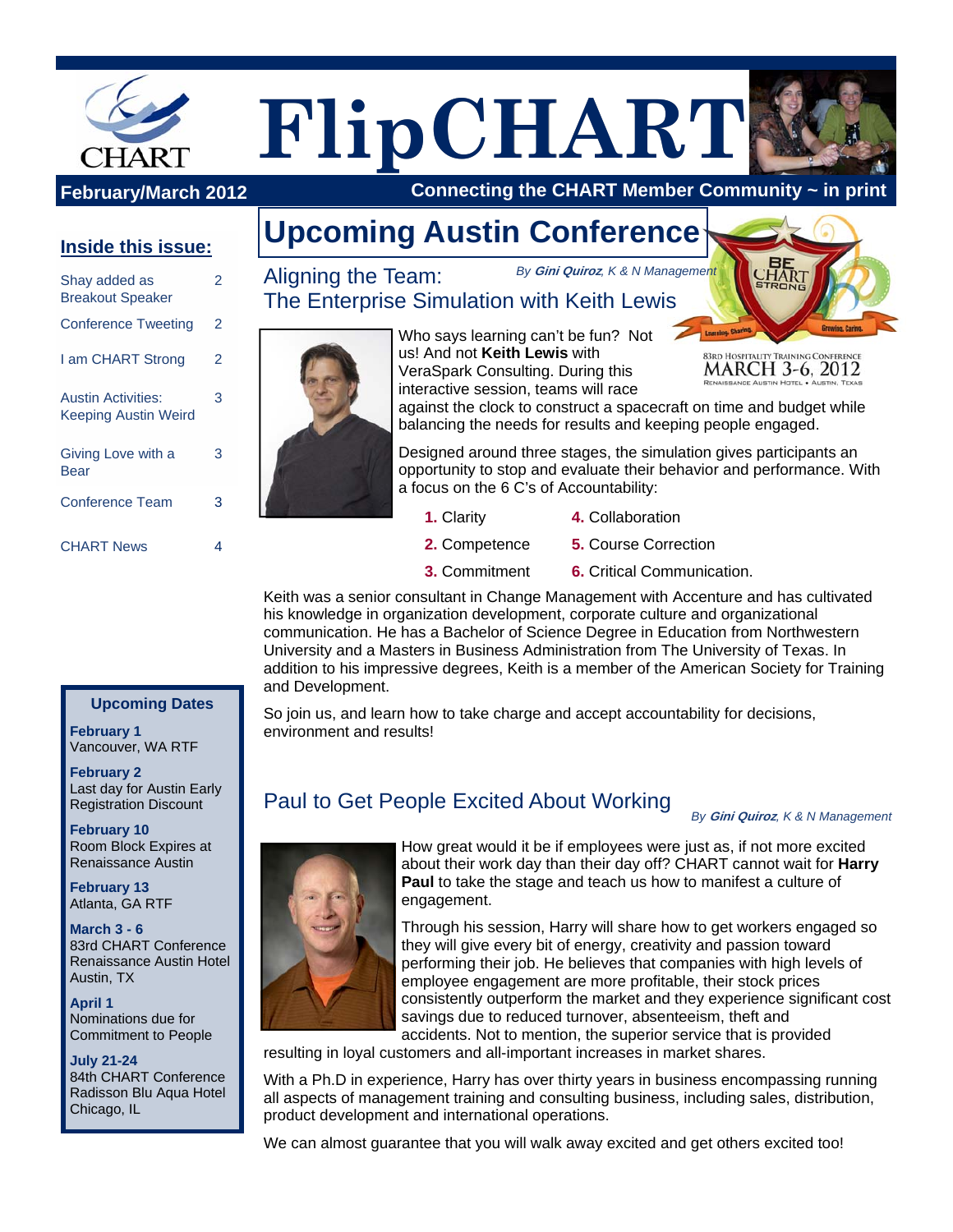# **Austin Conference**

### Shay added as Breakout Speaker



**JUST ADDED** - Shay de Silva, Marketing Consultant, Sealed Air Vision Enabled Training, will teach you how to create/use measurable performance appraisals.

Shay has been working with products created for the restaurant industry for over five years. During this time, she has spoken with many owners and operators regarding their struggles to keep their restaurants running smoothly. This information, along with research gathered throughout various projects, has helped create a clear picture of how managers can work with employees so they truly understand how to do their jobs well.

Shay will share her insight into motivating employees to do their best work.

Just another reason to register today!

### Conference Tweeting

*By* **Gini Quiroz***, K & N Management* 



In Austin we'll again be "tweeting" out takeaways and nuggets for you during the keynotes and breakouts.

This is great news ... especially for those of you who won't be able to personally join us in Austin.

All posts should add the hash-tag #CHARTAustin.

We've actually already begun to tweet - **so follow @CHARTtrainers and search #CHARTAustin now.**

**Don't have a Twitter account?** No worries; it's quick.

- Go to www.twitter.com to create an account
- $\ll$  Personalize your settings and info
- « Set it up on your phone and you can even get text updates
- Follow anyone you find interesting (*@CHARTtrainers happens to be a great one!)*

Enjoy the tweets!

## **PRESIDENTalks Jen Swan**



### I am CHART Strong!

How does one clearly define CHART as an organization? First of all, I struggle with the word "organization". It sounds so stuffy and well, *corporate*. CHART is so much more than an organization; it's a group of like-minded individuals that truly enjoy spending time together at the conferences and in between at the regional training forums and online groups.

To be sure, the CHART staff and Board of Directors play a critical role in delivering the CHART experience. But we all agree that volunteering is our lifeblood.



Over the last ten years, I've made forever friendships, received some of the best professional advice possible, cried for CHART members who have lost jobs due to the economy and volunteered for

the hospitality suite more times than I can count! Through volunteering, I've worn costumes, channeled Sarah Palin, participated in an impromptu hot wing contest (in the hospitality suite, of course), toured a cave in the Rocky Mountains, championed Live Ask My Peers 2.0, and ran against respected opponents for a spot on the Board of Directors.

You see, it was when I stepped up and volunteered (with a little persuasion by my friend John Isbell at the CHART Scottsdale Conference in 2001) that I truly learned what being a CHART member is about.

We sometimes joke how first time CHART attendees arrive all shy and unsure, only to leave having drank the "CHART kool-aid" with new friends, a support system *and* a few good training tools in their back pocket. (To be clear, the kool-aid is distributed with the best of intentions, not some creepy, cult-like kind of way.) And that kool-aid? It is just the start of what CHART can do for you. Because in the midst of all the volunteering, you'll bring value and learning *back* to your company. You'll prove that CHART is worth every penny, both personally and professionally.

So, to the conference directors, regional directors, silent auction contributors and mentors – the volunteer work you do for CHART is priceless!

Our gratitude to you,

Jennifer Swan and the CHART Board of Directors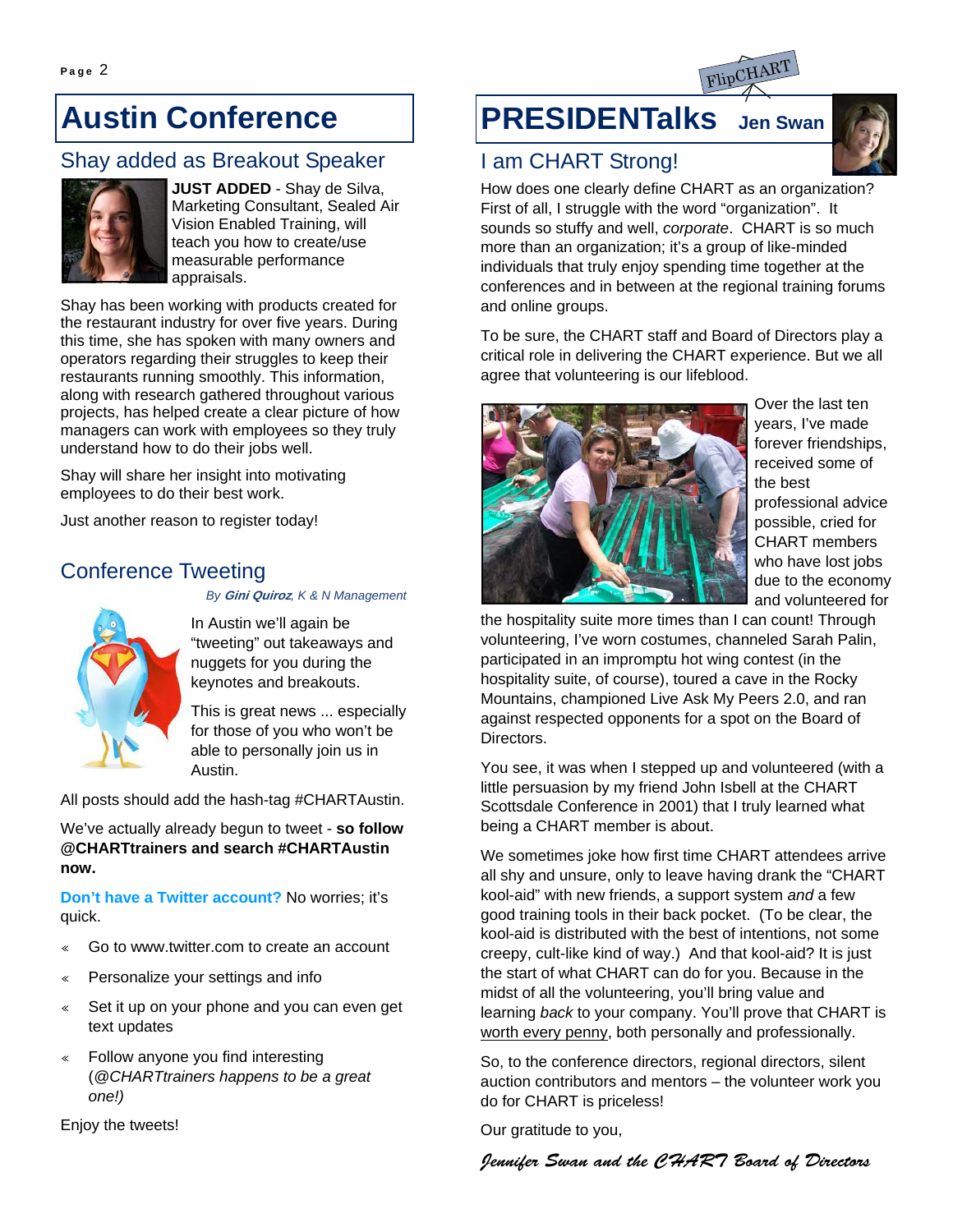

# **Upcoming Austin Conference**

### Austin Activities - Keeping Austin Weird



The clock is ticking on the Countdown to CHART Austin!

The activities team of **Steve Baker**, Macaroni Grill, and **Cindy Bates**, Common Man Family, have put together some great fun filled activities to keep you enjoying

your Austin experience into the evenings, after the educational part of the day is done.

**Saturday Night** - Everyone is invited to re-connect together at the Welcome Reception and enjoy some light appetizers, cocktails and Live Music. Following the reception, choose to either grab a quick bite to eat near the hotel or venture downtown with others to explore 6th Street and some of the famous food trucks, and of course, Live Music! Don't miss the opening of the Hospitality Suite at 9:00 pm as well!

#### **Sunday night** -

We'll board busses and explore Austin as a group. First stop is the Congress Avenue Bridge over Lady Bird Lake to see the bats! A popular tourist spot where



over 2 million bats have migrated from Mexico to make this their home from March until October. A must see in Austin.

### Giving Love with a Bear

*Warmth, Love, Calmness*  - this is what a bear can bring to a frightened child.

In Austin we will again be partnering with the local firefighters to collect bears for those in need. Please consider bringing (*or sending if you're not able to attend*) a stuffed teddy bear and bring joy to a scared child. Thanks!





Next stop is Buffalo Billiards, a well-known eatery and music venue on 6th Street, to partake in some appetizers, billiards and other games. Enjoy dinner here or venture out on 6th Street to check out the other hotspots. The busses will return us to the hotel at the end of the evening in time to hit the Hospitality Suite once again!

**Monday Night** - After a full day of educational growth on Monday, we invite you to relax at the CHART Dinner. We don't want to share too much yet, but can reveal that there will be Live Music and you'll have another great evening with your new (and perhaps somewhat weird) CHART friends!



Don't miss out - Register today and join others in Austin!

**83RD HOSPITALITY TRAINING CONFERE** MARCH 3-6, 2012

### 'Weirdness' of Conference Team

The *Keep Austin Weird* theme is a marketing strategy to support and promote small local businesses.

**What makes you unique? What's your weirdness?** 



Volunteer Director **Dusti Guzman** 

'Weirdness': *As of this printing, Dusti was still thinking about what he wanted to share. Check with him in Austin to see if he has thought of something weird.*